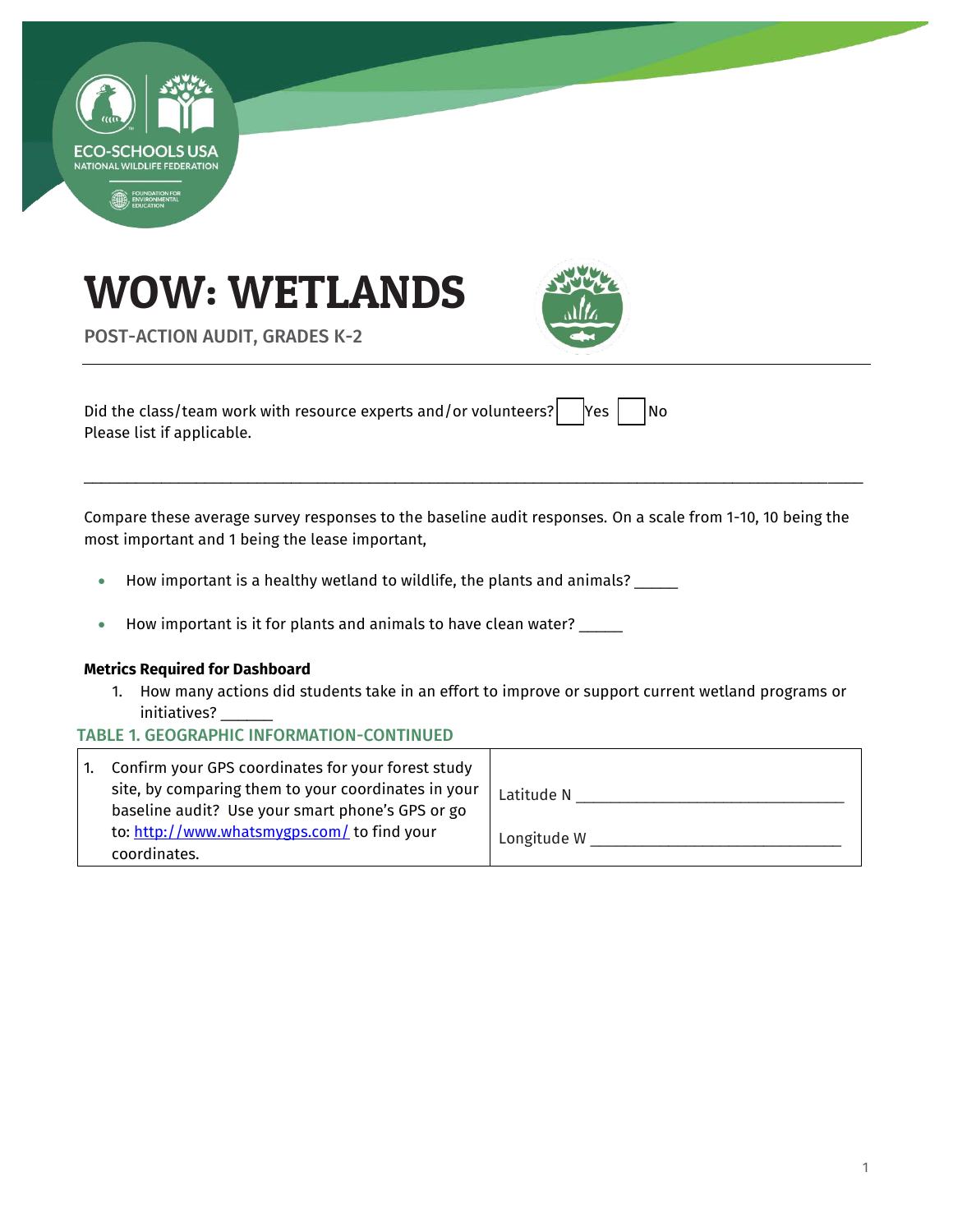



٦

# TABLE 2. WETLAND CHARACTERISTICS AND BENEFITS

| What percentage of students can identify three<br>1.<br>characteristics that define a wetland?                                                                                                                                                                                                                                                                                          | 0 characteristics<br>А.     |
|-----------------------------------------------------------------------------------------------------------------------------------------------------------------------------------------------------------------------------------------------------------------------------------------------------------------------------------------------------------------------------------------|-----------------------------|
| The hydro period (how long a wetland stays wet)<br>$\bullet$                                                                                                                                                                                                                                                                                                                            | 1 characteristic<br>B.      |
| Soil characteristics<br>Biodiversity of vegetation<br>$\bullet$                                                                                                                                                                                                                                                                                                                         | 2 characteristics<br>C.     |
|                                                                                                                                                                                                                                                                                                                                                                                         | All 3 characteristics<br>D. |
| A wetland is a system and is part of a larger watershed<br>2.<br>system. What percentage of students can identify one<br>or more system benefits associated with a healthy<br>wetland?<br>Wildlife habitat<br>Water filtration<br>Flood protection<br>$\bullet$<br>Note, there are several benefits under each main benefit.<br>https://www.epa.gov/wetlands/why-are-wetlands-important | %                           |

Т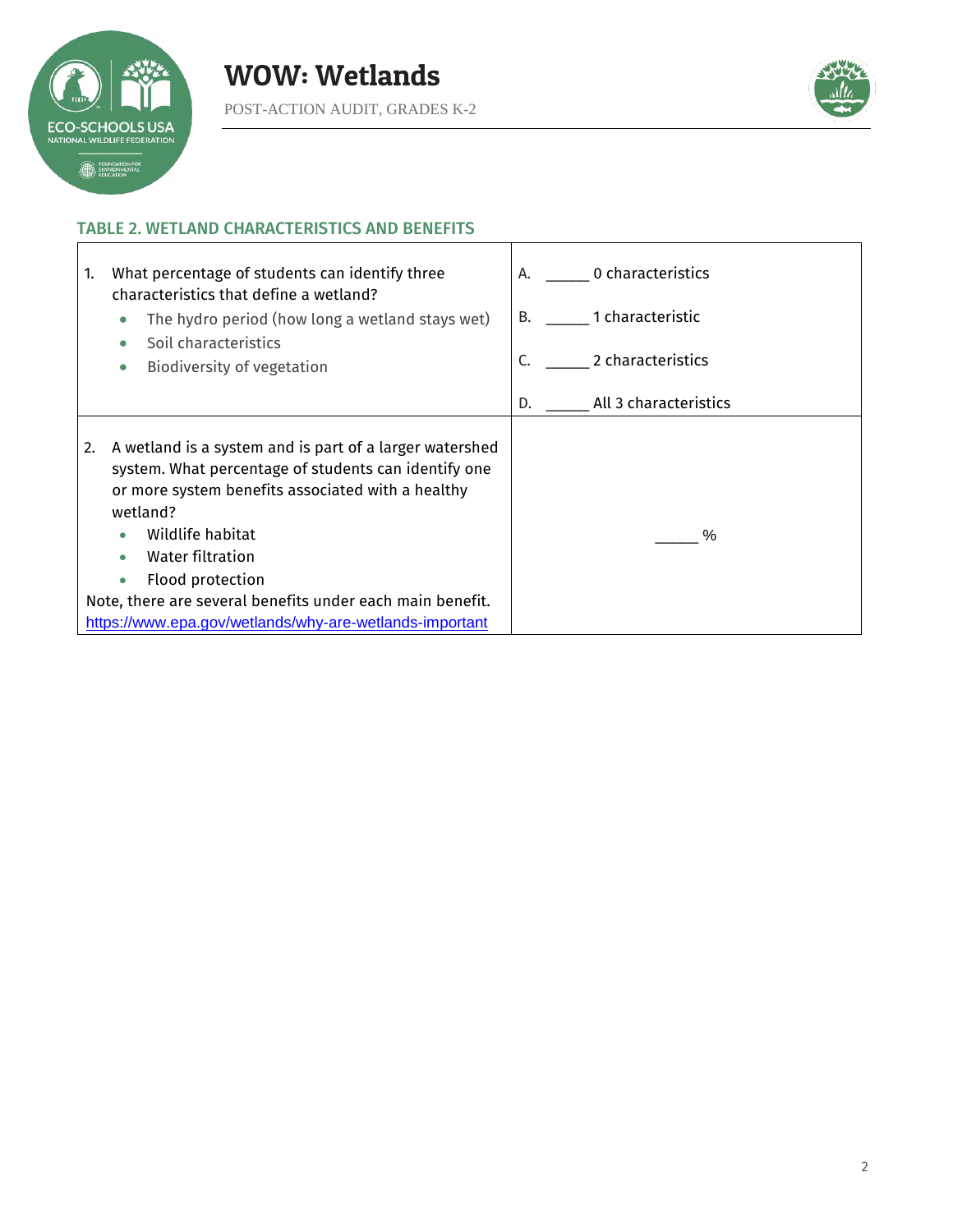



## TABLE 3. TEMPERATURE AND PRECIPITATION

- 1. For today's date, collect the weather data listed to the right. Use your local weather website, application or use the following:
	- <http://www.weatherbase.com/weather/state.php3?c=US>
	- [www.weather.com](http://www.weather.com/)

Temperature in degrees Fahrenheit Precipitation in inches

2. Change Over Time and Patterns

You have been collecting temperature and precipitation data throughout the school year or over an extended period of time. Insert the data below for temperature and precipitation. For months where students are not in school, collect the historical data from one of the two sites listed.

- <http://www.weatherbase.com/weather/state.php3?c=US>
- [www.weather.com](http://www.weather.com/)

| January          | $^{\circ}$ F          | inches |  |
|------------------|-----------------------|--------|--|
| <b>February</b>  | $^{\circ}$ F          | inches |  |
| <b>March</b>     | $\circ$ F             | inches |  |
| April            | $\circ$ F             | inches |  |
| <b>May</b>       | $^{\circ}$ F          | inches |  |
| June             | $^{\circ}$ F          | inches |  |
| July             | $\circ$ F             | inches |  |
| <b>August</b>    | $\circ$ F             | inches |  |
| <b>September</b> | $\circ$ F             | inches |  |
| <b>October</b>   | $^{\circ} \mathsf{F}$ | inches |  |
| <b>November</b>  | $^{\circ} \mathsf{F}$ | inches |  |
| <b>December</b>  | $\circ$ F             | inches |  |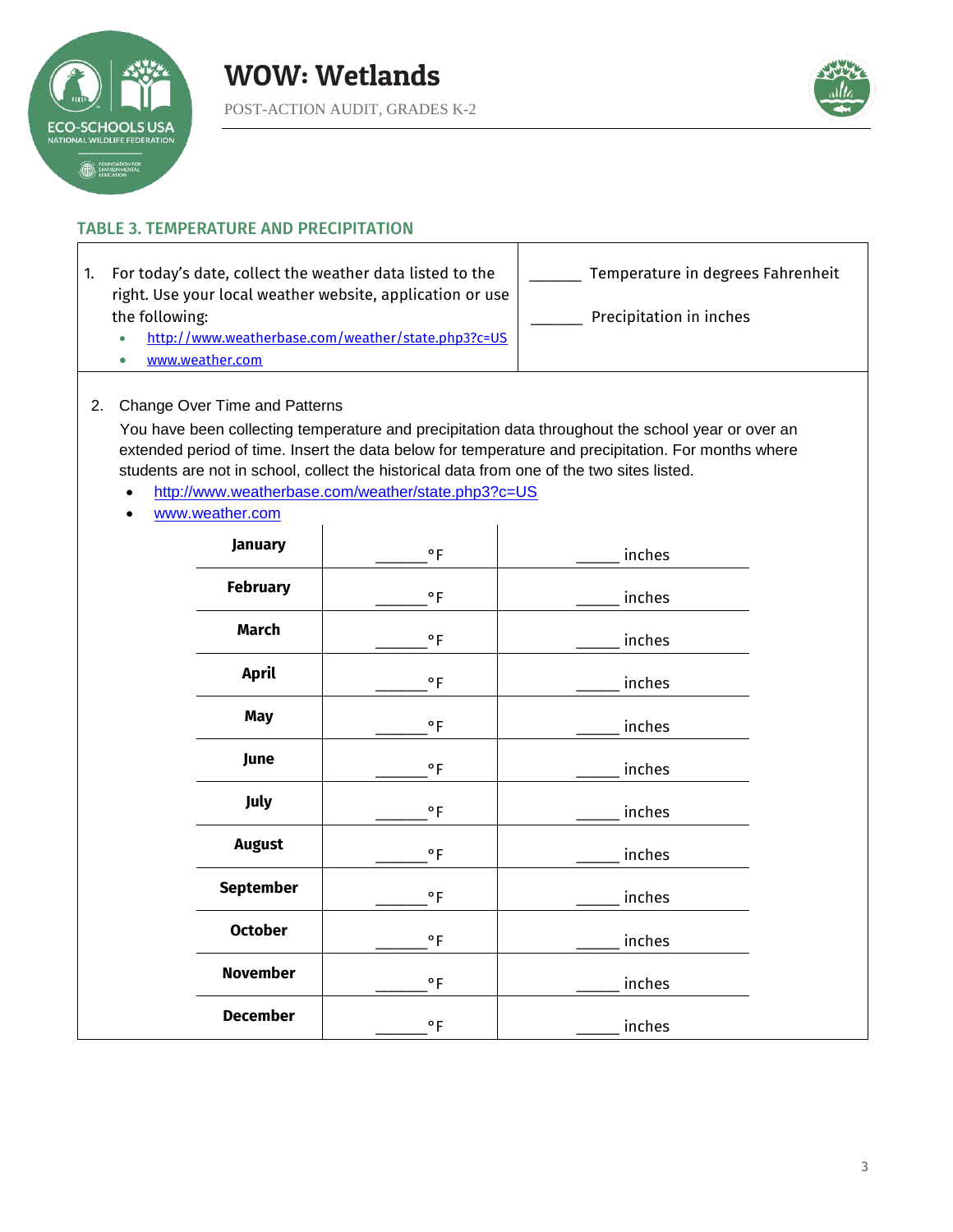



#### **Think about the following questions as you summarize the data in Table 3.**

- 1. What patterns and relationships between any of the following variables have been observed?
	- Temperature and precipitation
	- Precipitation and soil quality
	- Temperature and water quality
	- Precipitation and wildlife numbers
- 2. Have there been any major weather events since the baseline audit or between audit years?
- 3. If applicable, describe one action the class/team took to help wildlife deal with weather impacts, such as extreme weather events such as floods and drought, new construction/building and pollution, such as litter?

**TABLES 4, 5 and 6**. Consider contacting a local college or university, or wetland non-profit. Their involvement is a great way to connect to the community, inspire students, demonstrate career possibilities and share resource expertise. If you cannot conduct a study at a wetland, please determine the best way to gather the data, i.e. a phone call, an email or ideally a SKYPE, Zoom or Google Hangout with someone who works as a biologist, ecologist, volunteer, etc. at your nearest water quality or soil quality monitoring station. Wetlands are controlled by your state's EPA. In addition, connect with the U.S. Fish and Wildlife Service's *National Wetlands Inventory* for contacts.

Whether or not you are physically able to go to your nearest wetland area, students can still collect water and soil data from nearby study sites or from samples you bring to the classroom.

Invite parents and community members to participate in the auditing process. Students can take on the role of educator by working with volunteers on citizen science. This experience is a great way to build community.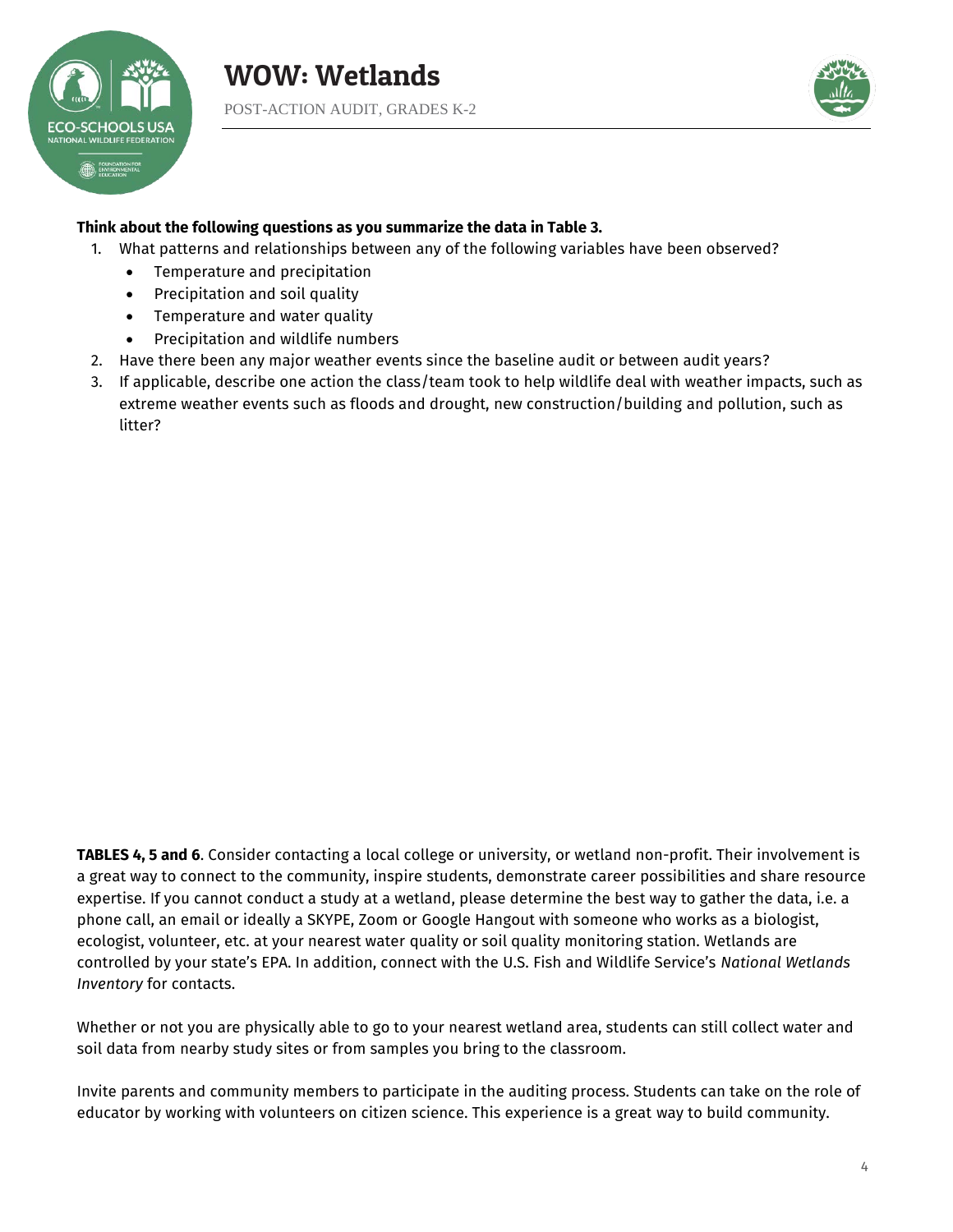



#### TABLE 4. SOIL QUALITY

| 1. | Soil Temperature                                  | Soil pH<br>2.                                                                                                     |
|----|---------------------------------------------------|-------------------------------------------------------------------------------------------------------------------|
|    | Test $1 \_\_\_\$ °F $\_\_\_\$ °C                  | Test 1_______ pH level                                                                                            |
|    | Test 2 ________ $\circ$ F _______<br>$^{\circ}$ C | Test 2 ______ pH level                                                                                            |
|    | Test 3 ________ $\circ$ F ________ $\circ$ C      | Test 3 _______ pH level                                                                                           |
|    |                                                   | Acidic<br>Neutral<br>Basic                                                                                        |
| 3. |                                                   | As a class/team, come up with 5-10 words to describe how the soil looks, feels and smells. DO NOT taste the soil. |
|    |                                                   |                                                                                                                   |
|    |                                                   |                                                                                                                   |
|    |                                                   |                                                                                                                   |
|    |                                                   |                                                                                                                   |
|    |                                                   |                                                                                                                   |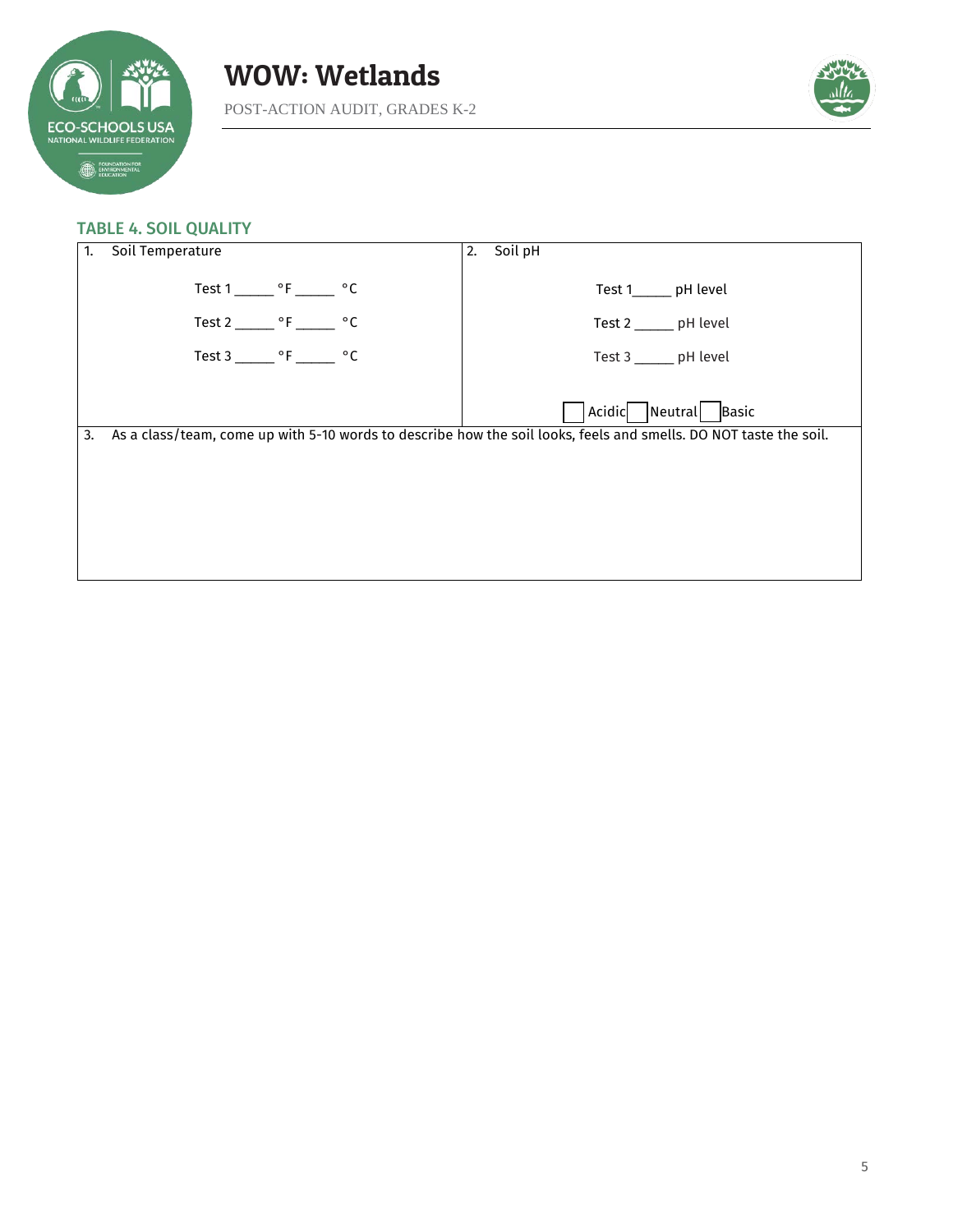



#### **TABLE 5. WATER QUALITY**

| 1. Water Temperature                                                       | 2. Water pH                                       | 3. Is it raining or has it rained in the                                                                                                |  |
|----------------------------------------------------------------------------|---------------------------------------------------|-----------------------------------------------------------------------------------------------------------------------------------------|--|
| Test 1 ________ °F _______ °C<br>Test 2 _______ $\circ$ F ______ $\circ$ C | Test 1_______ pH level<br>Test 2 _______ pH level | last 24 hours? Stormwater runoff<br>from surrounding areas can impact<br>water quality and appearance,<br>including temperature, pH and |  |
| Test 3 <sup>o</sup> F <sup>o</sup> C                                       | Test 3 _______ pH level                           | transparency.                                                                                                                           |  |
|                                                                            | Acidic Neutral Basic                              | <b>Yes</b><br><b>No</b>                                                                                                                 |  |
| 4. Transparency Tube                                                       |                                                   |                                                                                                                                         |  |
| Tube test 1 _______ cm or _______ greater than depth of transparency tube. |                                                   |                                                                                                                                         |  |
| Tube test 2 ______ cm or ______ greater than depth of transparency tube.   |                                                   |                                                                                                                                         |  |
| Tube test 3 ______ cm or ______ greater than depth of transparency tube    |                                                   |                                                                                                                                         |  |

#### **Think about the following questions as you summarize the data in Tables 4 and 5.**

- 1. Review why it is important to observe and test soil and water throughout a wetland?
- 2. What data sets are different from the baseline audit or from previous audit years?
- 3. If applicable, describe one action the class/team took to be better wetland stewards.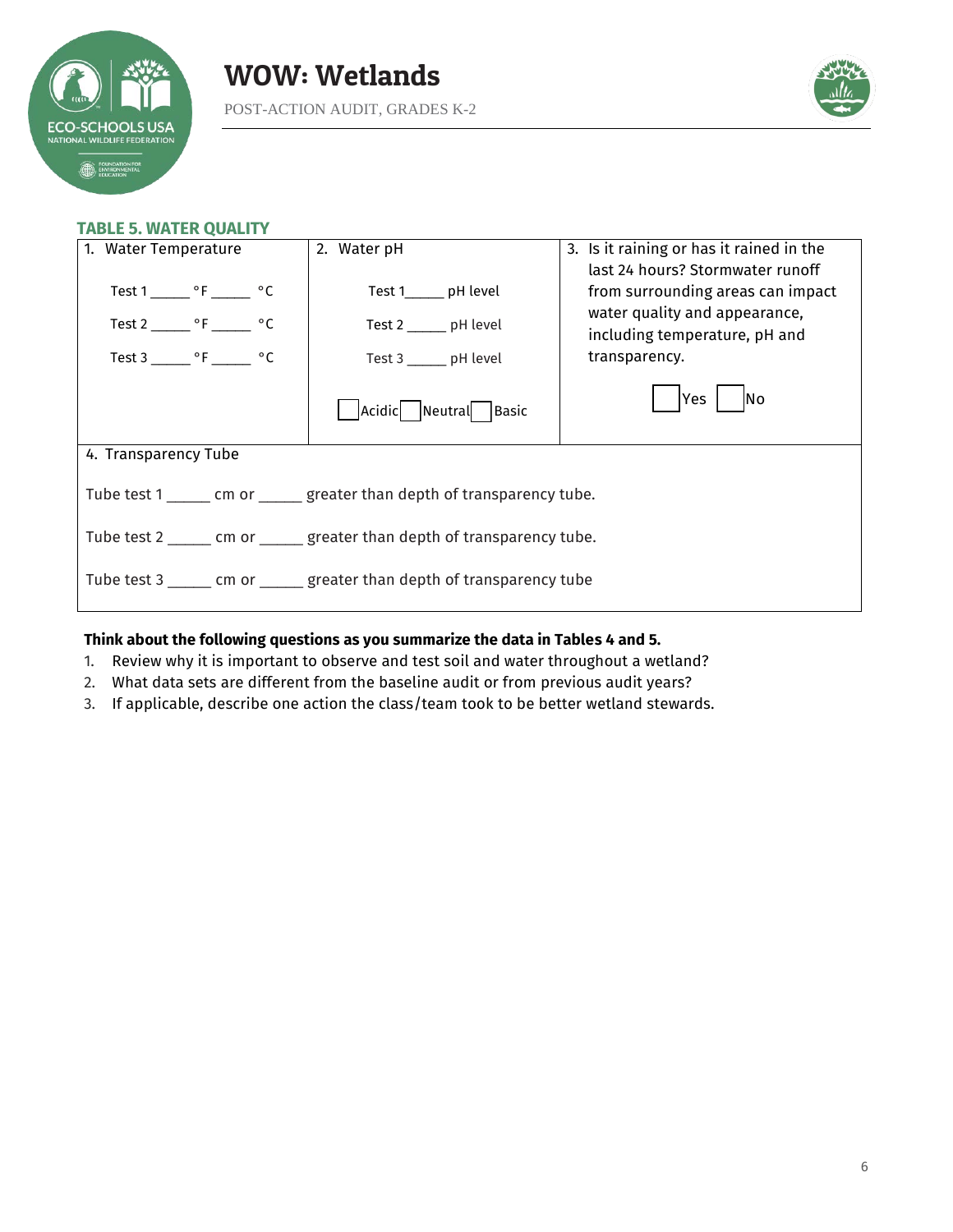



# TABLE 6. WILDLIFE

|    |                                                                                                               | animals on the ground |
|----|---------------------------------------------------------------------------------------------------------------|-----------------------|
| 1. | Collectively, how many different plants and animals are<br>observed on this day?                              | animals in the water  |
|    | If students know the name of a specific animal and/or<br>the species, it's good practice to make notes in the | animals in the sky    |
|    | section below. Also encourage students to draw what<br>they observe. Never remove animals from a study site.  | plants on land        |
|    |                                                                                                               | plants in the water   |
| 2. | Wetlands provide habitat to animals. What percentage                                                          |                       |
|    | of students can provide the four benefits?                                                                    |                       |
|    | • Shelter                                                                                                     |                       |
|    | • Places to have and/or raise young                                                                           | ℅                     |
|    | • As a source of food                                                                                         |                       |
|    | • As a source of clean water                                                                                  |                       |

# **Think about the following questions as you summarize the data in Table 6.**

- 1. Have students/team members skills observing and/or identifying local wetland plants and animals improved? Explain.
- 2. If applicable, describe one action taken to improve or support current wetland programs/initiatives?
- 3. Optional: Attach photos of your wetland study site and make comparisons to the photos taken for the baseline audit or from previous audit years. What similarities and differences are observed? How do photographs support field investigation?